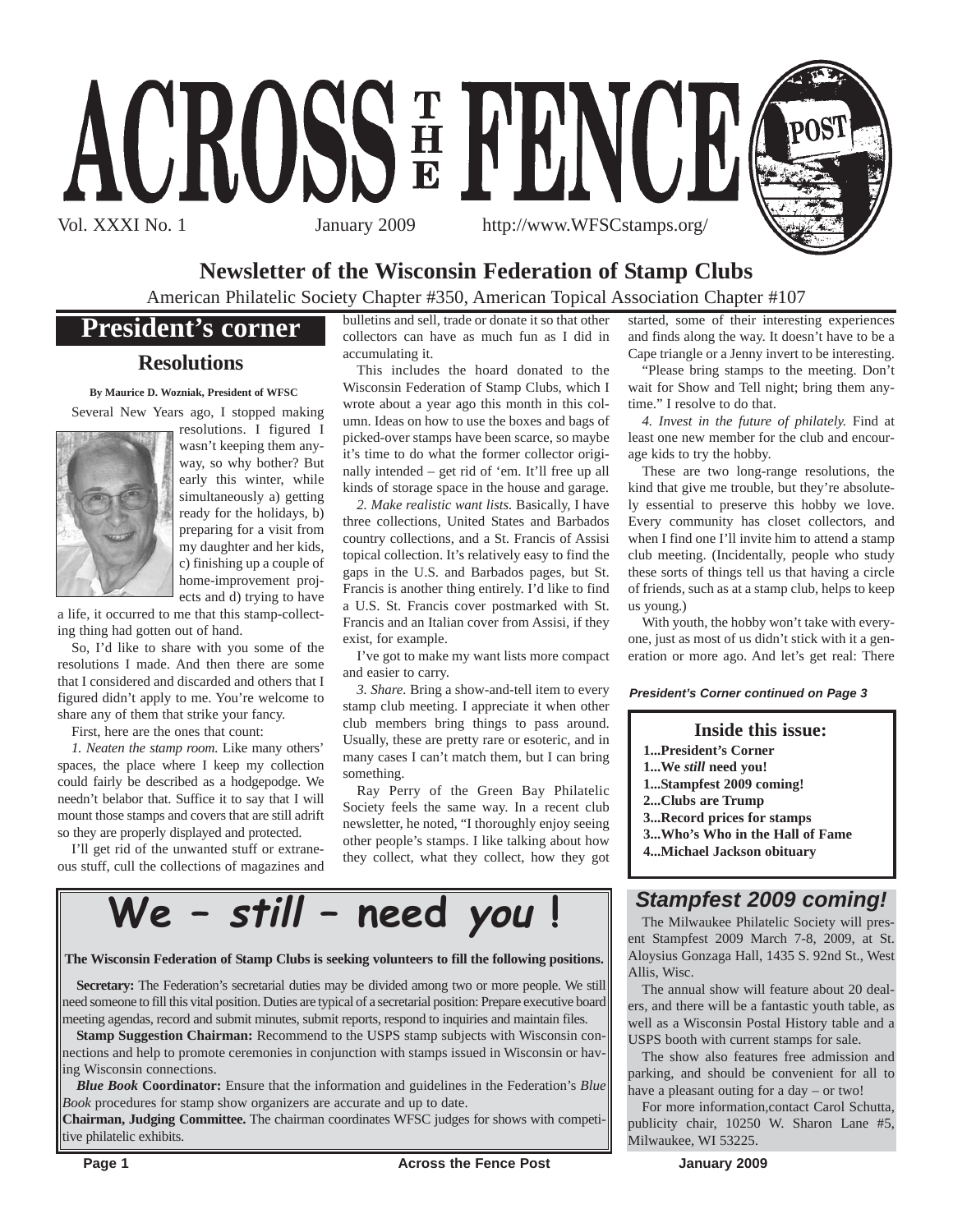#### **Clubs are Trump**

**By Maurice D. Wozniak, President of WFSC**

Nine members of the **Badger Stamp Club**, Madison, signed up for the club's Members Bourse, held after a regular meeting.

President pro-tem Chuck Shoemaker provided a rough list of some of the variety offered from members' collections: United States singles (used and unused), plate blocks and sheets, covers, postal cards, discount postage, Germany and DDR stamps, worldwide stamps (sets and singles) and covers, topicals, page lots and collections.

Some Badger members are dealers, but several of those taking part in the enterprise are not.

Each of the participants received a table free and could display and sell their wares to other members.

#### **\* \* \***

#### **Program ideas**

Way Out Topical Night at the **Green Bay Philatelic Society** had simple rules: 1. Bring a display of 6-12 stamps mounted on a single page. 2. Choose an appropriate title. 3. The stamps should depict a common topic consistent with the title. Place your identification on the back. After club members inspected the entries they voted for their favorites, and the top three vote-getters got cash prizes.

At Show-and-Tell night at the Green Bay club, about half the attendees brought something to pass around, and a lively discussion ensued.

"Airmail Carried by (Charles) Lindbergh" was a program put on by an airmail collector for **ATA Chapter 5**, Waukesha. Members were asked to supplement the talk with their own airmail items for discussion afterwards.

At ano ther meeting, **ATA Chapter 5** members were asked to bring items from their collections beginning with the letter S for discussion.

The **Kettle Moraine Coin and Stamp Club**, West Bend, jumped on the "alphabet" bandwagon. Members were asked to bring something to a meeting starting with the letter C, and the individual with the most items won a prize.

Simple program topics from the **Waukesha County Philatelic Society**: "Foreign Post Cards," with examples from members' collections; and "Philatelic Web Sites I have Visited," with members sharing favorite Internet sites.

Another easy idea from the **Milwaukee Philatelic Society**: "anything you have in philatelic material on Halloween and Thanksgiving." Adapt that for any upcoming holiday or significant date on the calendar.

A record 128 lots were offered at the annual auction of the **Kenosha Stamp & Cover Club**. The event includes cheese tasting to further tempt members.

#### **\* \* \***

#### **What others are doing**

The **Wauwatosa Philatelic Society** has completely revised the club bylaws. That's not a bad idea after years of piecemeal amendments, for example, or when members aren't sure the current version is still apropos.

Missing volumes of the 2008 Scott stamp catalog belonging to **Badger Stamp Club**, Madison, finally turned up after a search lasting

#### several weeks. President pro-tem Chuck Shoemaker called off the posse.

The **Central Wisconsin Stamp Club**, Stevens Point and Wisconsin Rapids, changed its rules to allow officers to stay in their positions for more than two consecutive terms.

The **Kettle Moraine Coin and Stamp Club**, West Bend, had a suggestion for a new series of U.S. stamps: post office buildings. "They are all unique and significant buildings," the club newsletter editor noted.

**Milwaukee Philatelic Society** has increased its payment for volunteers at the welcome tables and youth tables from five "stamp bucks" per hour to 10. Members can use accumulated bucks in an annual auction.

#### **\*\*\***

*Information for "Clubs Are Trump" is gathered from club newsletters. Please send newsletters to Maurice D. Wozniak, 1010 Berlin St., Waupaca WI 54981.*

#### *Across the Fence Post* **Ad Rates (revised 1/06)**

| <b>Type Size</b>                                   | Commercial<br>Rate | Cl <sub>11</sub><br>Rate |
|----------------------------------------------------|--------------------|--------------------------|
| A Full page $(7\frac{1}{4}x(9\frac{1}{2}y))$       | \$42.00            | \$33.75                  |
| B Half page $(7\frac{1}{4} \times 4\frac{3}{4})$   | \$26.25            | \$21.00                  |
|                                                    |                    |                          |
| C Large $\frac{1}{4}$ page $(4 \frac{3}{4} x 6'')$ | \$20.50            | \$16.50                  |
| D Medium $\frac{1}{4}$ page                        | \$14.75            | \$11.75                  |
| $(4\frac{3}{4}$ " x 3 $\frac{3}{4}$ ")             |                    |                          |
| E $1/8$ page $(2\frac{1}{4}$ " x $3\frac{3}{4}$ ") | \$7.50             | \$6.00                   |
| F Econo Ad $(2\frac{1}{4}$ " x $2\frac{3}{4}$ ")   | \$3.75             | \$3.00                   |
| G Reduced Business Card                            | \$2.75             | \$2.25                   |
| $(2 \frac{1}{4}$ " x 1 $\frac{1}{4}$ ")            |                    |                          |
| H Back page $(7\frac{1}{4}$ " x 9 $\frac{1}{2}$ ") | \$57.75            | N/A                      |
|                                                    |                    |                          |

*Please make checks payable to :W.F.S.C.*

### **Wisconsin Federation of Stamp Clubs officers** *Across the Fence Post* is the official publication of stamp Clubs, Inc., a

#### PRESIDENT Maurice D. Wozniak

1010 Berlin St. Waupaca, WI 54981 715-258-2025 mwoz@live.com

#### VICE PRESIDENT Jim Stollenwerk

1020 Hazelwood Court West Bend WI, 53095 Home: 262-306-0829 Cell: 262-305-1483 JSASTOLLEN@charter.net

**SECRETARY** Vacant

#### TREASURER Charles H. Green

5199 Bittersweet Lane Oshkosh WI 54901-9753 (920) 426-1066 bgreen9001@yahoo

#### VP YOUTH DIVISION MaryAnn Bowman P.O. Box 1451

Waukesha, WI 53187

#### NE REGION VP

#### Al Marcus (maram@tds.net)

Green Bay Phil. Soc. Northwoods Phil. Soc. (Iron Mountain) Outagamie Phil. Soc.

#### EAST CENT. REGION VP Vern Witt

Wisc. Postal Hist. Soc.

Fond du Lac Stamp Club Kettle Moraine Coin & Stamp Club Manitowoc Phil. Soc. Oshkosh Phil. Soc. Sheboygan Stamp Club

#### SW REGION VP

Valerie Cook Badger Stamp Club Baraboo Stamp Club Janesville Stamp Club Monroe Stamp & Postcard Club Rockford Stamp Club

# SOUTH CENTRAL REGION VP

Art Gaffney stehlee@aol.com Waukesha County Phil. Soc.

#### SE REGION VP Art Schmitz

pescador@milwpc.com Am. Top. Assn. (Chap. 5) Belle City Stamp Club Kenosha Stamp & Cover Club North Shore Phil. Soc. (Milw.) Northwestern Mutual Stamp Club Polish American Stamp Club Wauwatosa Phil. Soc.

#### Art Petri

American Air Mail Soc. (Billy Mitchell Chapter)

Germany Phil. Soc. (Chap. 18)

Italian American Stamp Club Milwaukee Phil Soc.

#### CENTRAL REGION VP Mike Lenard

mjlenard@aol.com Central Wisc. Stamp Club

Chippewa Valley Stamp Club Northwoods Stamp & Coin Club (Rhinelander)

Wisconsin Valley Phil. Soc.

the Wisconsin Federation of Stamp Clubs, Inc., a 501c3 non-profit organization. WFSC also is a life member of the APS (since 1953). For more information about WFSC, please contact the Central Office.

AFTP is published monthly September through April, and every other month May through August (10 issues per year). News of Wisconsin collectors, club news and gratis original philatelic features are welcomed. The editor accepts submissions in any format, but prefers email if possible. Editor reserves the right to make editorial changes to submitted copy.

Material appearing in AFTP not carrying an individual copyright notice may be reproduced only by not-for-profit organizations, provided the author(s) and AFTP receive credit or attribution. All materials carrying an individual copyright notice are the sole property of the author(s).

Unless explicitly stated by an officer in conjunction with official WFSC business, opinions expressed by the editor or individual authors are not necessarily endorsed by the WFSC.

Submission deadlines for editorial and avertising materials are for the 1st of the month preceding month of publication (i.e. Jan. 1 for Feb. issue).

All show calendar information, along with all other editorial matter and listings, should be sent to: Wayne L. Youngblood, Editor ATFP, P.O. Box 111, Scandinavia WI 54977-0111. (youngblood@tds.net) phone: 715-467-4416.

Advertising material and payment should be sent to Dave Carney, Advertising Manager, AFTP, P.O. Box 55, Kimberly, WI 54136-0055. (dcarneyl@new.rr.com) phone: 920-687-9077. For a complete list of advertising rates and policies (display, classified and listings), request a copy from the advertising manager.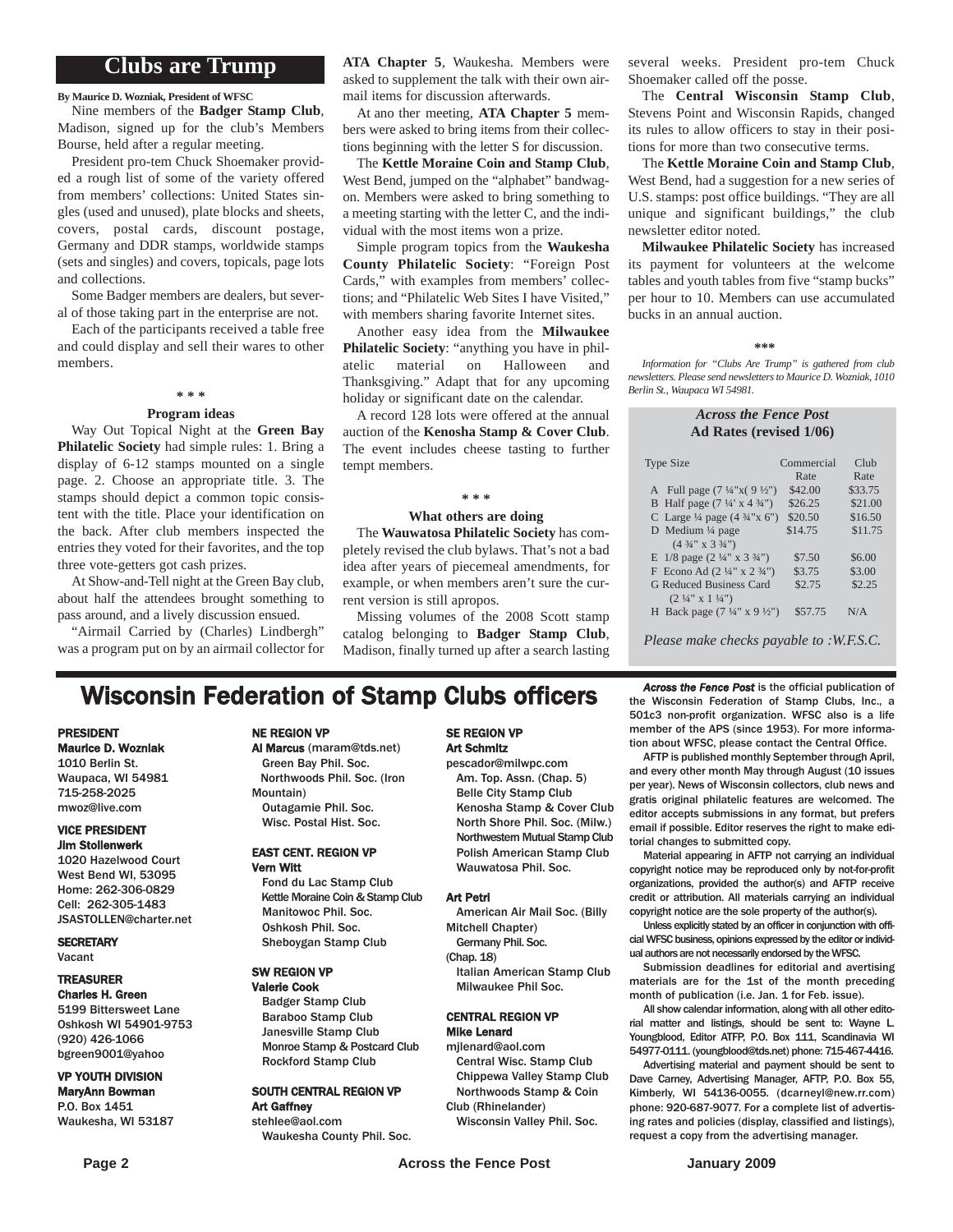## *Swiss Rayon, U.S. "B" grill, bring record prices in '08*

*Wayne L. Youngblood*

Despite a global financial crisis, rare stamps seem to be holding their own, as evidenced by at least two recent auctions; the late October Robert A. Siegel sale and the late November Rapp auction in Switzerland. The Rapp auction, one of the largest in the world, netted more than 17.9 million francs (about 17 million U.S. dollars). Part of the success, according to Rapp, is new clientele from the Internet. Collectors, dealers and investors from more than 30 countries were able to participate in the auction.

However, this should come as no surprise, since collectibles such as stamps and coins have historically done well during poor economic times. Relatively common material may sell for much, but rarities seem to take on a life of their own as desperate investors look for new – relatively liquid – places to invest their assests.

Among the most successful items in the Rapp sale specifically were collections from all over the world, many of which netted surprisingly high bids.

The particular highlight of the auction, however, was the "Rayon I" (Scott 9) with complete cross-border and full frame lines, which sold for 348,000 Swiss francs (\$330,000), making it the most expensive Swiss postage stamp in history. The catalog value for the stamp is \$140,000. A "Basel dove" horizontal pair also reached 153,000 francs (\$145,000).

In the United States, a stamp issued in 1868, a 3c 1861 series stamp with the so-called "B" grill (about 18mm by 15 mm, Scott 82) sold for \$1,035,000 (against a catalog value of \$240,000) in an auction at Siegel Auction Galleries in New York City. The amount includes the 15% buyer's premium. The stamp was purchased by stamp dealer Harry Hagendorf, presumably for a client.

"Collectors who want rare stamps don't seem fazed by the chaos in the financial markets," according to Siegel Auction Galleries President Scott R. Trepel. "We had four bidders on the B Grill over \$600,000."

Only four copies of the "B" grill are current-

#### *President's Corner continued from Page 1*

are more attractive distractions today than there were when most of us started collecting. But if we can give kids an introduction to what we find so interesting, maybe they'll pick it up again later.

That's it. I had to draw the line somewhere. But here are my duplicate and leftover resolutions, in case you can make use of them:

*Join.* From the American Philatelic Society to a national study group to your local club and its committees, you'll enjoy the camaraderie.

*Subscribe.* Stamp publications need all the support they can get.

*Volunteer.* This has become a big issue with me as I see the WFSC falling short of what it



ly known. All four originated on the same cover found in 1969 (shown above right), which was mailed from Mason, Texas, to Germany. The stamps were eventually removed from the cover and dispersed to different collections.

The stamp that sold in October, not necessarily the nicest of the four (shown above), has a light, indistinct black cancel and a portion of a red, boxed cancel. It was part of a collection formed by Perry B. Hansen, a midwestern

could be doing because we don't have volunteers to devote a couple of hours per month to promote the hobby. [Editor's note: Please study carefully the opportunities found on Page 1.]

If your club is like the one I belong to, its officers have been in position for years. This is unfair, and in the long run it is stultifying. Step up and help – if not to actually hold a named position, then to lend a hand and learn the ropes. You'll find it satisfying.

*Pick a specialty.* Really dig in to some aspect of stamp collecting that appeals to you. Yes, you can become an expert.

*Try another field.* Explore a new country or a topical collection or postal history to enhance an existing collection.

banker. It was previously part of the Ishikawa collection and was sold in 1993 for \$85,000.

#### **WHO'S WHO IN THE HALL OF FAME**

The Wisconsin Philatelic Hall of Fame was established to recognize prominent Wisconsin philatelists for contributions to the hobby in the state of Wisconsin and beyond.

This series of short columns will familiarize *Across the Fence Post* readers with some of the individuals who have been inducted into the Hall of Fame since 1976, as well as some of the interesting details about them.

Which individual most closely matches the following statements? The correct answer appears elsewhere in this issue of *ATFP*:

This month's HOF member has been secretary for the Collectors of Religion on Stamps since 1983. This member also collects churches on German stamps. Outside of philately, this individual manages an apartment building complex in retirement.

- **(a)** Frank Moertl
- **(b)** Tom Sanford
- **(c)** Verna Shackleton
- **(d)** Paul T. Schroeder